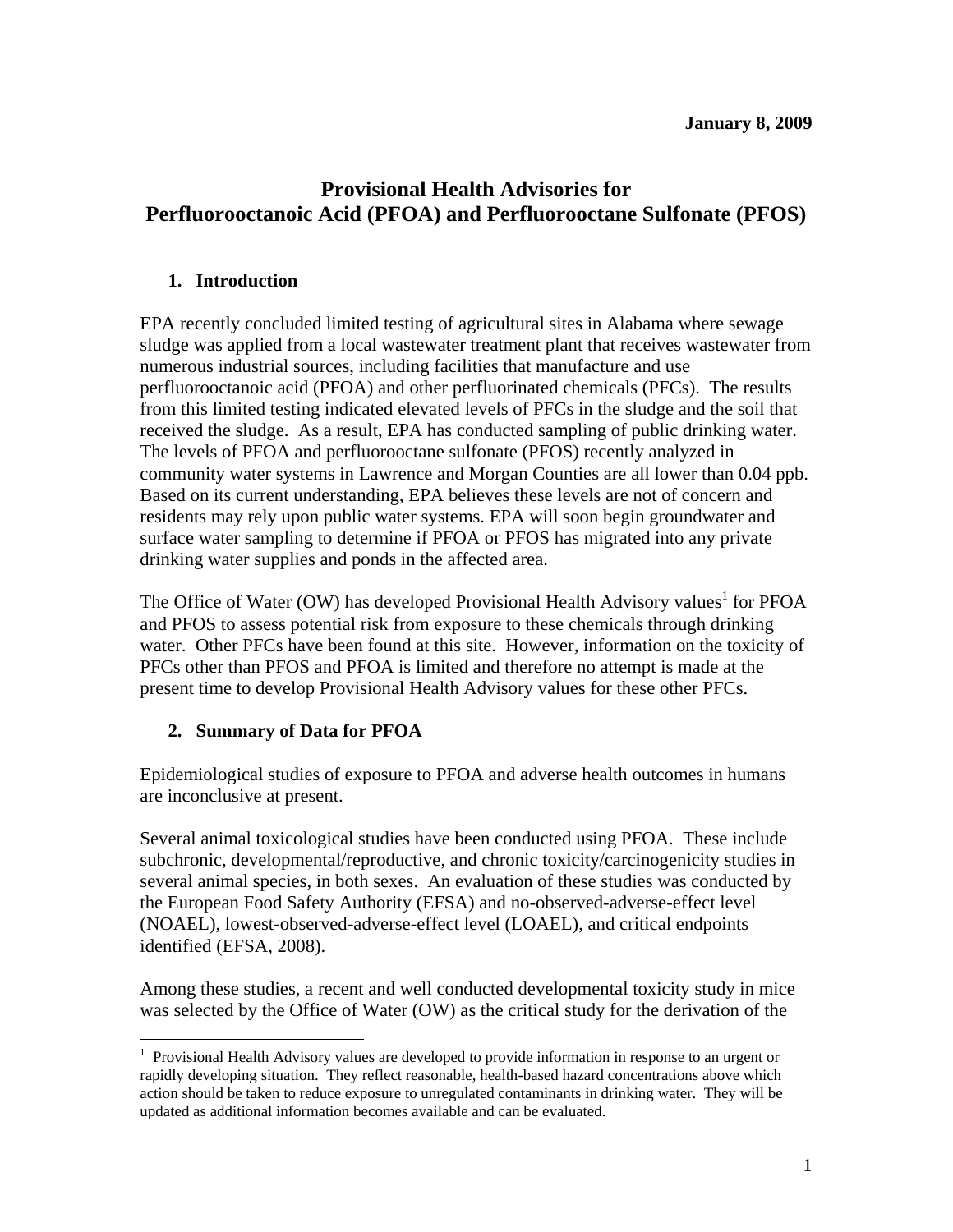Provisional Health Advisory for PFOA (Lau et al., 2006). In this study, CD-1 mice were given the ammonium salt of PFOA by oral gavage from gestational day (GD) 1 to 17 at doses of 0, 1, 3, 5, 10, 20 or 40 mg/kg/day. Significant increase in the incidence of fulllitter resorption occurred at 5 mg/kg/day and higher doses. Weight gain in dams that carried pregnancy to term was significantly lower in the 20-mg/kg/day group. At GD 18, some dams were sacrificed for maternal and fetal examinations (group A), and the rest were treated once more with PFOA and allowed to give birth (group B). Postnatal survival, growth, and development of the offspring were monitored. PFOA induced enlarged liver in group A dams at all dosages, but did not alter the number of implantations. The percent of live fetuses was lower only in the 20-mg/kg/day group (74 vs. 94% in controls), and fetal weight was also significantly lower in this group. However, no significant increase in malformations was noted in any treatment group. The incidence of live birth in group B mice was significantly lowered by PFOA: ca. 70% for the 10- and 20-mg/kg/day groups compared to 96% for controls. Postnatal survival was severely compromised at 10 or 20 mg/kg/day, and moderately so at 5 mg/kg/day. Dosedependent growth deficits were detected in all PFOA-treated litters except the 1  $mg/kg/day$  group. Significant delays in eye-opening (up to 2–3 days) were noted at 5 mg/kg/day and higher dosages. Accelerated sexual maturation was observed in male offspring, but not in females. These data indicate maternal and developmental toxicity of PFOA in the mouse, leading to early pregnancy loss, compromised postnatal survival, delays in general growth and development, and sex-specific alterations in pubertal maturation (Lau et al., 2006).

Toxicity endpoints identified in the Lau et al. (2006) study included a number of developmental landmarks: neonatal eye opening, neonatal survival and body weight at weaning, reduced phalangeal ossification at term, live fetus weight at term, maternal liver weight at term, and maternal weight gains during pregnancy. The most sensitive endpoint was for increased maternal liver weight at term. This endpoint for liver effects was identified in a number of other studies described in EFSA (2008).

Benchmark dose  $(BMD_{10})$  and the 95% lower bound on the BMD (BMDL<sub>10</sub>) were calculated for these toxicity endpoints by the EFSA on the basis of raw data provided by the principal author (Lau, personal communication, November 18, 2008). The lowest  $BMDL_{10}$  in the Lau et al. (2006) study was 0.46 mg/kg/day for increase in maternal liver weight at term. This value was used as the point of departure for the derivation of the Provisional Health Advisory value for PFOA. It should be noted that liver effects were also reported in studies in rats and monkeys.  $BMDL_{10}$  values for increased liver weight in studies in mice and rats ranged from 0.29 to 0.74 mg/kg/day (EFSA, 2008). The  $BMDL_{10}$  for Lau et al. (2006) was in the middle of this range.

#### **3. Summary of Data for PFOS**

Epidemiological studies of exposure to PFOS and adverse health outcomes in humans are inconclusive at present.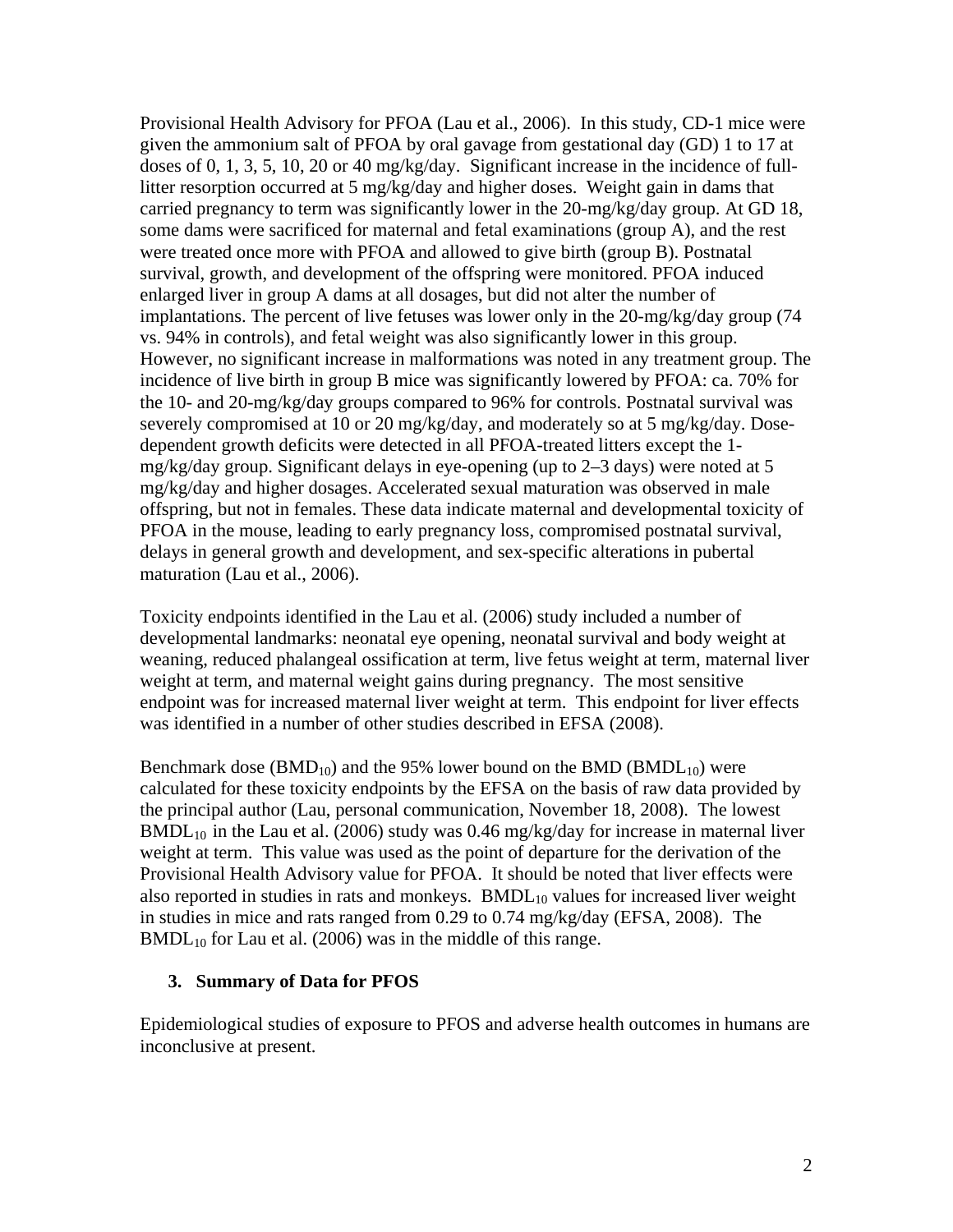Several animal toxicological studies have been conducted with PFOS. These include subchronic, developmental/reproductive, and chronic toxicity/carcinogenicity studies in several animal species, in both sexes. An evaluation of these studies was conducted by the EFSA (2008) and NOAEL, LOAEL and critical endpoints identified.

The subchronic toxicity study in Cynomolgus monkeys (Seacat et al., 2002) was selected by the OW as the critical study for the derivation of the Provisional Health Advisory value for PFOS. In the study by Seacat et al. (2002), groups of male and female monkeys received orally potassium PFOS at doses of 0, 0.03, 0.15 or 0.75 mg/kg/day for 183 days. Compound-related mortality in 2 of 6 male monkeys, decreased body weights, increased liver weights, lowered serum total cholesterol, lowered triiodothyronine  $(T_3)$ concentration, and lowered estradiol levels were seen at the highest dose tested. At 0.15 mg/kg/day, increased levels of thyroid-stimulating hormone (TSH) in males, reduced total  $T_3$  levels in males and females, and reduced levels of high-density lipoproteins (HDL) in females were seen. A NOAEL of 0.03 mg/kg/day was identified in this study.

# **4. Calculation of Provisional Health Advisories for PFOA and PFOS**

The general equation for the derivation of a Provisional Health Advisory is:

(NOAEL or  $BMDL_{10}$ ) x BW x RSC

UF x Extrapolation Factor x Water intake

Where  $BW = body$  weight;  $RSC =$  relative source contribution;  $UF =$  uncertainty factors

The OW is using the exposure scenario of a 10-kg child consuming 1 L/day of drinking water to calculate the Provisional Health Advisories for PFOA and PFOS. This population subgroup was used because children, who consume more drinking water on a body weight basis than adults, have a higher exposure on a body weight basis than adults. The selection of children's exposure parameters will help to ensure that this Provisional Health Advisory is protective of sensitive populations potentially exposed. A default relative source contribution (RSC) of 20% was used to allow for exposure from other sources such as food, dust and soil. The relevant period of exposure for the Health Advisory is a short-term exposure. This time period is consistent with the toxicity data used for PFOA and PFOS, both of which rely upon subchronic data. The value should be protective of all population subgroup and lifestages.

Data derived extrapolation factors for toxicokinetics were developed to better approximate internal doses for PFOA and PFOS. This step was deemed important because of the marked differences in retention time among humans and the test species in which toxicological data were collected. Available data for PFOA from female mice indicate a half-life of 17 days and from humans, a half-life of 3.8 years (1387 days). Critically, measures of internal exposure should be used as the basis for interspecies extrapolation; the assessment is somewhat complicated by the lack of area under the curve (AUC) or clearance (CL) data. However, the one-compartment model foundation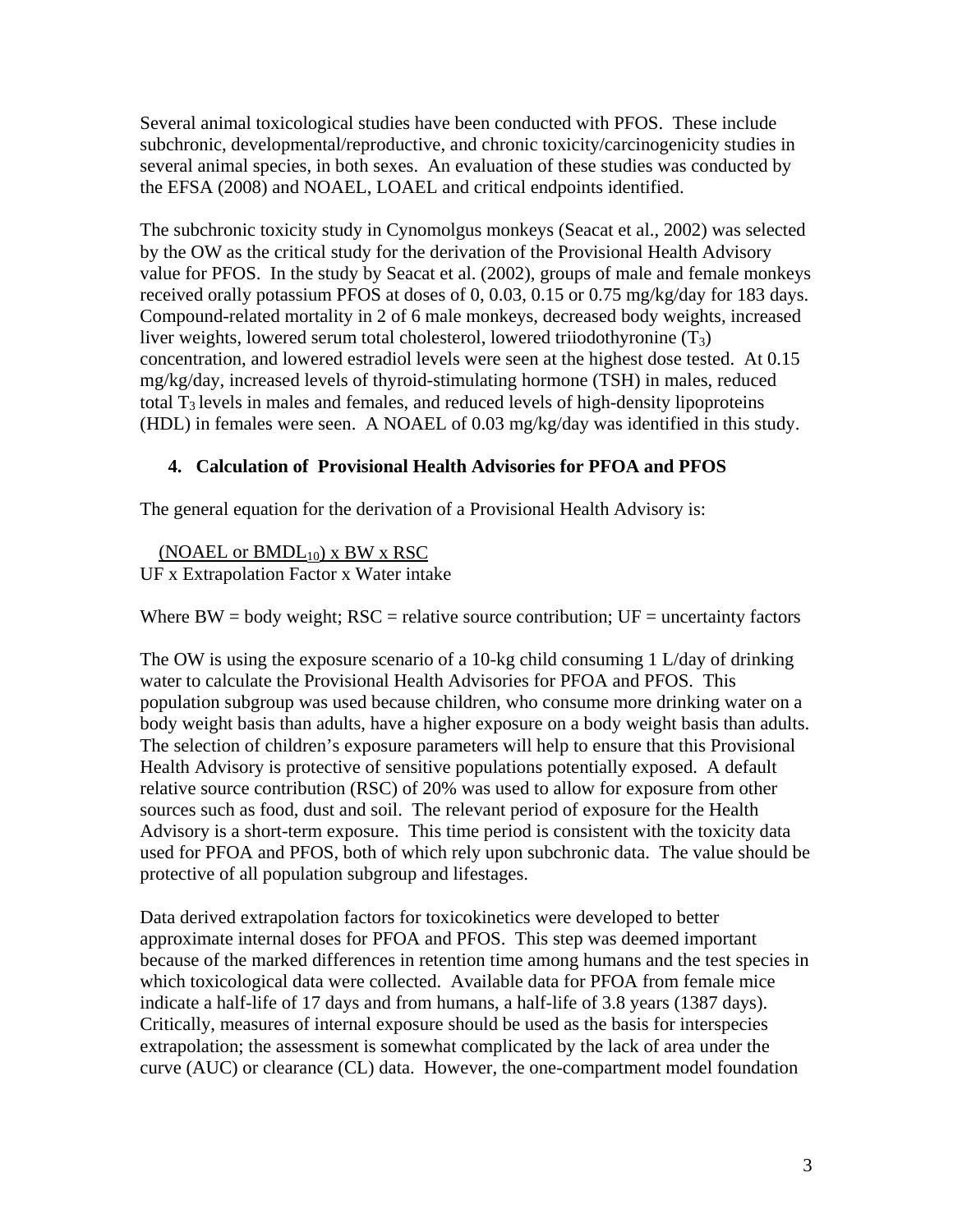is useful to convert half-life data to clearance data, assuming steady-state has been reached (Equation 1).

Half-life = 
$$
(\ln 2 \text{ or } 0.693)
$$
 x Volume of Distribution / CL (1)

The volume of distribution of  $198 + 69$  ml/kg has been estimated in female monkeys (Butenhoff et al., 2004). Olsen et al. (2007) summarized other findings on PFOS and PFOA as indicating primarily an extracellular distribution volume. Olsen et al. (2007) also cited other reports that these agents were highly bound to plasma proteins in rats, monkeys and humans. Together, these data support using the same volume of distribution for rodents and humans, based on the findings (198 ml/kg) in monkeys.

The mouse half-life of 17 days converts:  $CL = (0.693 \times 198 \text{ ml/kg}) / 17 \text{ days} = 8.07 \text{ ml/kg/day}$ 

The human half-life of 1387 days converts:  $CL = (0.693 \times 198 \text{ m} / \text{kg}) / 1387 \text{ days} = 0.10 \text{ m} / \text{kg/day}$ 

Calculating the toxicokinetic portion of the interspecies on the basis of plasma CL would be:

CL animal / CL human =  $8.07$  ml/kg/day /  $0.10$  ml/kg/day =  $80.7$ 

The total interspecies correction derived from using a 3X for toxicodynamics and 81X for toxicokinetics is 243X.

To calculate the Provisional Health Advisory for PFOA, a default intraspecies uncertainty factor of 10 was applied to the  $BMDL_{10}$  of 0.46 mg/kg/day to account for variation in susceptibility within the human population. A default uncertainty factor of 3 was used for toxicodynamic differences between animals and humans.

The following Provisional Health Advisory is obtained:

PFOA Provisional Health Advisory =  $0.46 \times 1000 \times 10 \times 0.2 = 0.4 \mu g/L$ 10 x 3 x 81 x 1

Similarly, a data-derived extrapolation factor was developed for PFOS. The half-lives of PFOS in humans and in male and female monkeys were estimated by Lau et al., (2007) to be 5.4 years and 150 days, respectively.

The monkey half-life of 150 days converts:  $CL = (0.693 \times 198 \text{ m} / \text{kg}) / 150 \text{ days} = 0.915 \text{ m} / \text{kg/day}$ 

The human half-life of 1971 days converts:  $CL = (0.693 \times 198 \text{ ml/kg}) / 1971 \text{ days} = 0.07 \text{ ml/kg/day}$